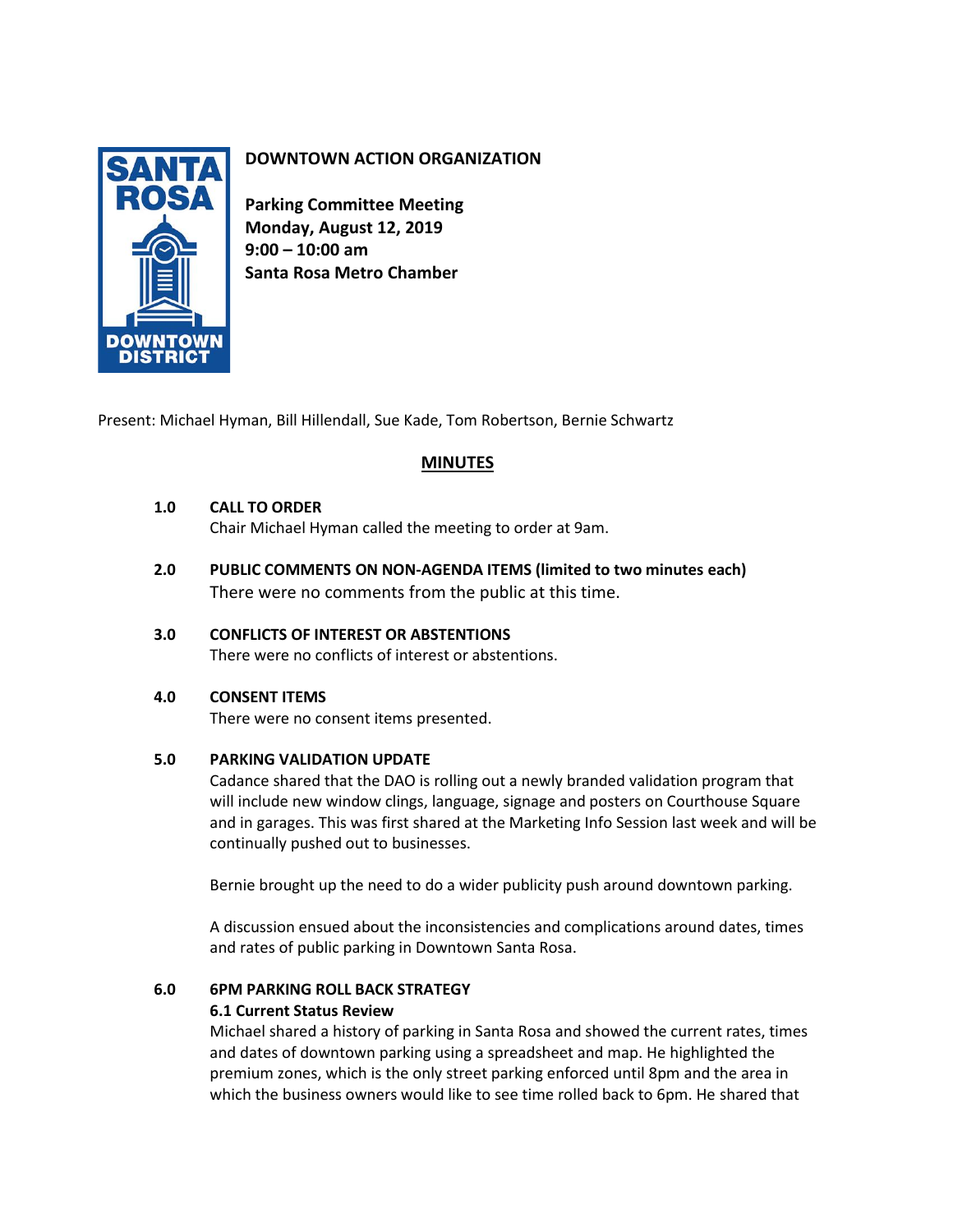the strategy of the committee would be to put together universal talking points and share them directly with council.

He also reminded the committee that they would be arguing against the data provided by the parking committee, but that council should be encouraged to do what is in the best interest of the businesses rather than the parking district. Bernie pointed out that there would need to be a very strong case for support and that it would be helpful to show damages to businesses. A discussion ensued about restaurants being the hardest hit and that there might be opportunity to use their data to prove the point.

Tom shared that parking tickets rose 20% in 2018.

There was general disquiet around the fact that the 6pm rollback had not already happened as many people believed there had been a deal with the Parking District.

### **6.2 Discussion with Council Members**

The committee talked through various strategies and focused on two primary points for their discussions with city council. First, businesses have been damaged by policy. A letter will be drafted by Cadance and committee will get businesses to sign who support the time change.

Second, the downtown business owners are willing to have the parking adjusted back an hour in the morning, so that the enforceable time is 9am-6pm.

It was also suggested that sharing the DAO's focus on driving visitors into the garages through the validation program followed the Shoup strategy of parking.

Tom suggested the Downtown Subcommittee take field trips to other downtowns without parking meters.

Further discussion was also had about raising rates. Sue shared that the Parking District had the authority to raise rates every six months up to \$3.25. Some believed raising rates was not an issue, others thought it was it was a bad idea until the downtown community was better established. Michael reminded everyone that they had only proposed to raise rates in the premium area and not in any other area, and that there is nothing upcoming regarding rate changes.

A discussion ensued around who would reach out to which council member.

#### **7.0 FUTURE AGENDA ITEMS**

The following were requested as future agenda items:

- Employee parking options
- A better understanding of Shoup's recommendations around parking, specifically garages
- Knowing what parking options are most frequently utilized